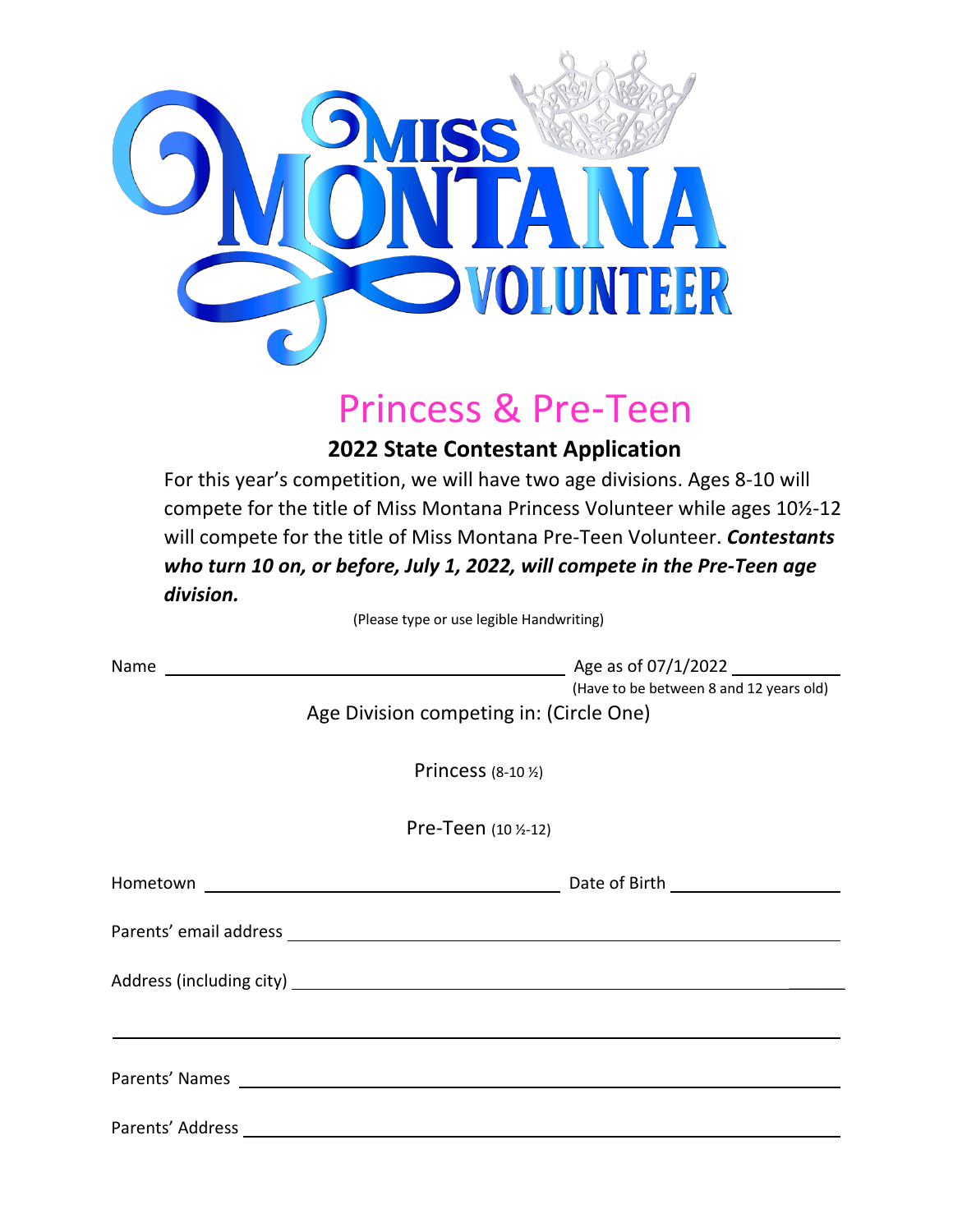Parents' Home Phone Cell Phones \$350 Entry Fee Sponsor/Sponsors (up to 3 sponsors): \_\_\_\_\_\_\_\_\_\_\_\_\_\_\_\_\_\_\_\_\_\_\_\_\_\_\_\_\_\_\_\_\_\_\_\_\_\_\_\_\_\_\_\_\_\_\_\_\_\_\_\_\_\_\_\_\_\_\_\_\_\_\_\_\_\_\_\_\_\_\_\_\_\_\_\_\_\_\_\_\_\_ PARENT SIGNATURE **Date** Date **Mail application to: MMVP ATTN: Princess/Pre-Teen Application PO Box 504 Glendive, MT 59330**  All contestants must have a high quality headshot of head and shoulders,

## *No full length photos.*

Please send official headshot in color to: holdenmissmt@gmail.com

Girls will compete in the following Areas of Competition: Fun Fashion Fitness On-Stage Question Party Dress

They are allowed to get up to 3 sponsors for their \$350 entry fee, those sponsors will have logos listed in the program book by the contestant's photo. The sponsor can use the donation for advertising. *Contestants will not be accepted until sponsor fee is received.* 

Girls will need to be able to come to Glendive Wednesday July 13<sup>th</sup> through Saturday July 16<sup>th</sup>. Girls are required to be present at all three nights of competition, Thursday, Friday, and Saturday. Complete schedule will be sent out as we get closer to Competition.

Both age division winners will receive a crown, sash and a monetary prize.

If you have any questions, please feel free to contact Jan @ holdenmissmt@gmail.com or by phone at 406-939-5708.

## **Application Checklist:**

- 1. Application mailed to MMVP Program
- 2. Headshot emailed to holdenmissmt@gmail.com
- 3. Contestant Profile emailed to holdenmissmt@gmail.com
- 4. Entry fee sponsors declared, and checks mailed in.
- 5. Entry fee Sponsor logo emailed to holdenmissmt@gmail.com